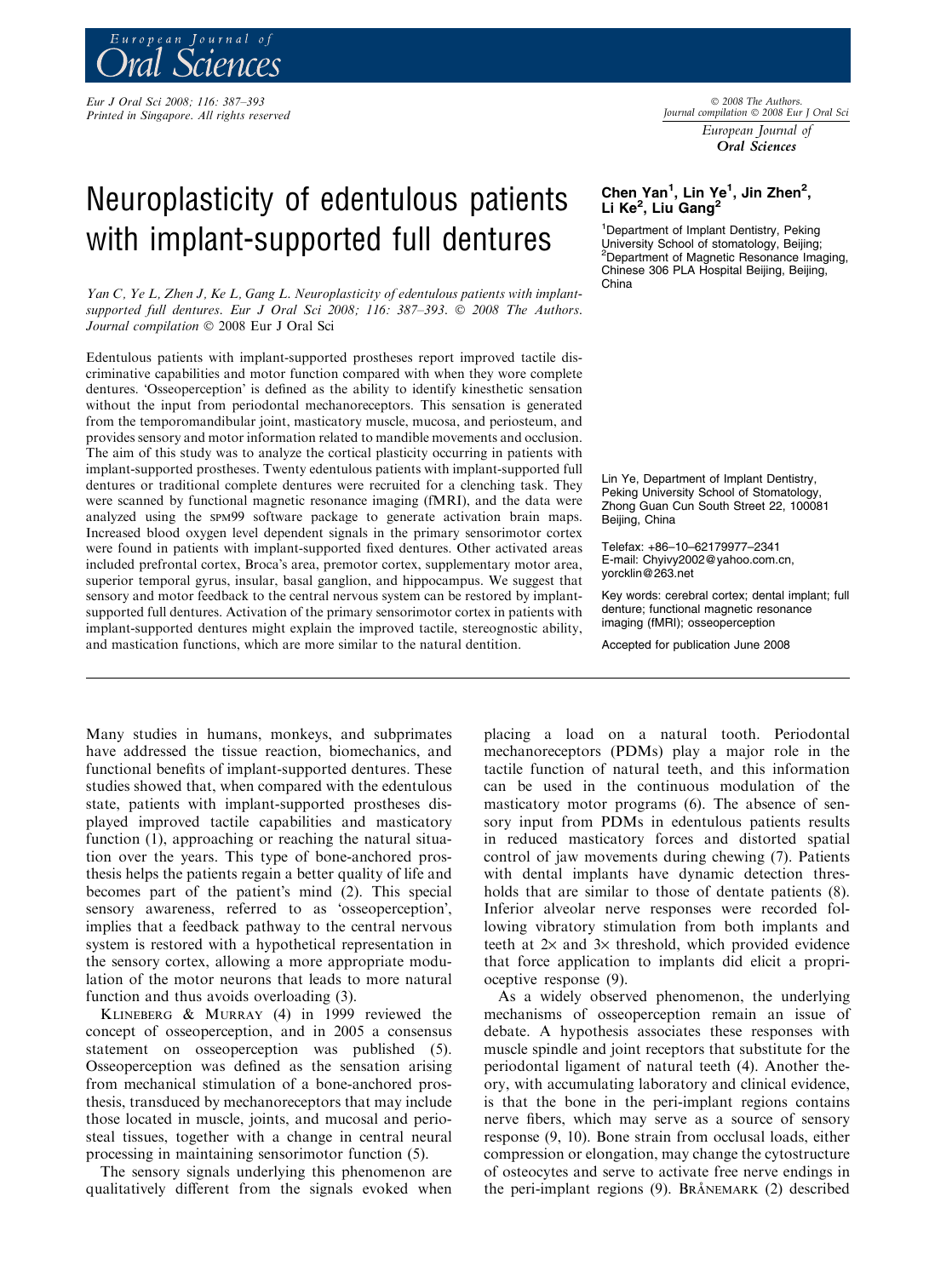the interaction between the brain and the outer world that was detected through implants. Nevertheless, little is known about the potential use of osseoperception to optimize the psychophysical integration of implants in patients (11).

Neurological research during the last 15 yr suggests that the sensory cortex can re-organize itself extensively by training of or losing afferent inputs, even after the critical developmental period of the brain has expired (12). Evidence has been found that after limb amputation or tooth extraction, regions of the cortex deprived of a target acquire new targets. Remodeling takes place at the cortical or subcortical level (13, 14). In recent years there have been several studies on the cortical adaptive changes after hand or thumb replantation, transplantation, or implantation (15–17). However, there has been no detailed investigation of the possible sensorimotor cortical adaptive processes that may be associated with the loss of teeth or with their replacement in humans (1). We postulate that implant-supported full dentures can restore the sensorimotor feedback by a re-organized pattern in the central nervous system and that, based upon the theory of peri-implant nerve endings, fixed restoration with more implants might be the most natural way to facilitate the functional rehabilitation of total edentulous patients.

In this study, we therefore analyzed the adaptive changes in the cerebral cortex by the help of functional magnetic resonance imaging (fMRI). Our findings may offer new perspectives for osseoperception research and may link the anatomical and physiological backgrounds to the clinical observations.

## Material and methods

Participants in this study were 20 totally (both upper and lower jaws) edentulous patients from the Department of Implant Dentistry at the Peking University School of Stomatology. Table 1 is an overview of patient characteristics. The average age of the patients in the complete denture (CD), implant-supported over-denture (IOD), and implantsupported fixed denture (IFD) groups was 61.5, 59.1, and 58.0 yr, respectively. There were two types of IODs: one was retained with a telescopic crown, and the other was retained with a milled bar. Implant-supported overdentures of the maxilla were free of palate coverage. Five patients in the IOD group had IODs in both jaws, the other four patients had IODs only in the mandible but CDs in the maxilla. Complete dentures were made of acrylic resin with no metal reinforcement. Implant-supported fixed dentures consisted of gold alloy porcelain fused to metal (PFM) crowns and three-unit bridges. All the subjects were right-handed and without any history of temporomandibular joint disorders, or neurologic or psychiatric diseases. They were informed in detail before the study about the nature of the experiment and could fully comply with the task sequence during rehearsal. All gave their written informed consent to participate in this study, which was approved by the Medical Ethics Committee of Peking University.

### Experimental protocol

Each subject lay comfortably on the scanner table in a supine position with their eyes closed during the experiment. The subject's head was immobilized by a vacuum pad, and earplugs were provided to avoid auditory discomfort. They were asked to practice moderate intercuspal

| Groups        | Gender | Age | Implant system | Retention type | Implant number |           |                  |
|---------------|--------|-----|----------------|----------------|----------------|-----------|------------------|
|               |        |     |                |                | Upper jaw      | Lower jaw | Time for loading |
| $CD (n = 8)$  | M      | 72  |                |                |                |           | $3 \text{ yr}$   |
|               | M      | 59  |                |                |                |           | 22 months        |
|               | F      | 57  |                |                |                |           | $3 \text{ yr}$   |
|               | M      | 48  |                |                |                |           | 11 months        |
|               | M      | 72  |                |                |                |           | 17 months        |
|               | F      | 64  |                |                |                |           | 19 months        |
|               | M      | 57  |                |                |                |           | 2 <sub>yr</sub>  |
|               | F      | 63  |                |                |                |           | 5 yr             |
| $IOD (n = 9)$ | M      | 51  | Camlog         | TC             | 6              | 4         | 28 months        |
|               | F      | 70  | Camlog         | MB             | 0              | 4         | 21 months        |
|               | F      | 60  | Frialit        | MB             | 0              | 4         | 60 months        |
|               | M      | 57  | Frialit&IMZ    | MB             | $\overline{7}$ | 4         | 62 months        |
|               | M      | 55  | Camlog         | MB             | 6              | 6         | 10 months        |
|               | F      | 71  | Ankylos        | MB             | 0              | 4         | 59 months        |
|               | M      | 66  | Ankylos        | MB             | 0              | 4         | 45 months        |
|               | F      | 48  | Frialit&IMZ    | TC&MB          | 8              | 4         | 68 months        |
|               | M      | 54  | Frialit&IMZ    | TC             | 6              | 4         | 60 months        |
| IFD $(n = 3)$ | M      | 61  | Camlog         | C&B            | 12             | 12        | 8 months         |
|               | M      | 56  | Ankylos        | C&B            | 10             | 8         | 48 months        |
|               | M      | 57  | Camlog         | C&B            | 12             | 12        | 12 months        |

Table 1 Overview table with patient characteristics

C&B, crown and bridge; CD, traditional complete denture; IFD, implant-supported fixed denture; IOD, implant-supported overdenture; MB, milled bar; TC, telescopic crown.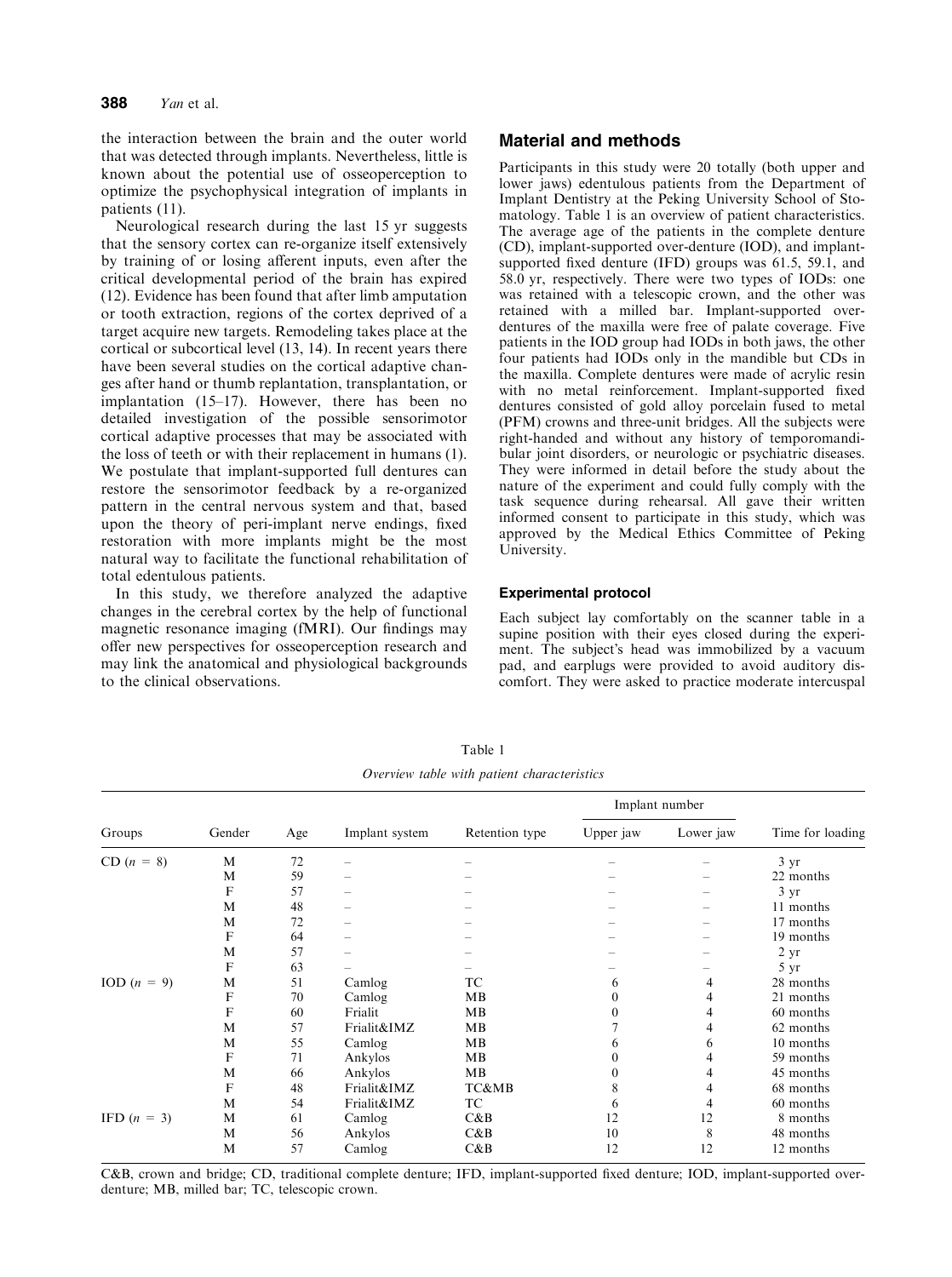



Fig. 1. Task paradigm and images of one patient. (A) Task paradigm; (B) magnetic resonance images of one patient showing few artifacts around the implants; (C) intra-oral frontal view of the patient; (D) panoramic X-ray showing crowns and bridges supported by 24 implants.

clenching tasks. The task paradigm was an alternation between 15 s of clenching (on) and 15 s of rest in the rest position (off). This on–off procedure was repeated six times in each scanning run. Figure 1A shows the clenching task assignment. Before each functional scan, an 8 min wholebrain three-dimensional anatomic image-scanning procedure was performed.

#### Image acquisition

Magnetic resonance imaging was performed on a 2.0 T Prestige scanner (GE/Elscint, Haifa, Israel). In a single session, 20 contiguous axial slices encompassing the entire brain (each 6 mm thick, with no gaps) were acquired using a single-shot echo-planar image T2\*-sensitive sequence [repetition time  $(TR) = 3,000$  ms, echo time  $(TE) = 45$  ms, flip angle  $(FA) = 90^{\circ}$ , field of view = 373 × 212 mm, matrix =  $128 \times 72$ ]. For display purposes, a high-resolution T1-weighted structural MRI was acquired for each subject using a three-dimensional FLASH sequence (2 mm thick, no gap, TR/TE/FA = 25 ms/6 ms/28°, field of<br>view =  $220 \times 220$  mm matrix =  $220 \times 220$ . Because view =  $220 \times 220$  mm, matrix =  $220 \times 220$ ). implants and metals can impose risks on patients during high-field MRI scanning (18), and may cause artifacts in the image (19), we examined all the metal materials from implant dentures under T1-weighted scanning prior to the experiment. No motion, heat, or dislocation were found. Figure 1B shows the anatomical MRI images of one patient with IFD in both jaws supported with 24 implants. Large artifacts threatening the quality of brain image were absent around the implant bodies and upper structures. The frontal images and panoramic X-ray of this patient are shown in Figure 1C,D, respectively.

#### Statistical analysis and activation determination

Image processing and statistical analysis were based on the spm99 software package (Wellcome Department of Imaging Neuroscience, University College London, UK). This statistical method was chosen based on its public availability and wide use by the neuroscience community. The first nine volumes were discarded because of instability of magnetization. All images were re-aligned first, corrected for motion artifacts, normalized into the Montreal Neurological Institute space, and smoothed using a 7-mm FWHM Gaussian kernel. Head motion was corrected using spm99, and it was confirmed that the residual motion did not exceed 1.5 mm in translation and  $0.5^{\circ}$  in rotation in  $x$ -,  $y$ -, and  $z$ -coordinates (20).

A general linear model was formulated by incorporation of the data from all subjects so that brain activation could be described (21). A  $t$  statistic was used to determine significance on a voxel-by-voxel basis. Location of the most significant voxels was expressed with their coordinates in the Talairach's space transformed from Montreal Neurological Institute coordinates. TALAIRACH DAEMON CLIENT software (version 1.1; Research Imaging Center, University of Texas Health Science Center, San Antonio, TX, USA) was used for the determination of blood oxygen level dependent signals (22). Individual analysis was performed using the original native data sets and generated an fMRI image of each patient at threshold level cluster volume > 10 voxels and  $P \le 0.001$ ; a threshold level at cluster volume  $> 10$  voxels and  $P \leq 0.05$  was set for group analysis to identify the significant activation sites in each patient group.

## **Results**

Figure 2 shows representative fMRI images obtained from subjects in the different groups. Blood oxygen level dependent signals were found in different Brodmann's areas (BA) when the patients with CDs (Fig. 2A), IODs (Fig. 2B) or IFDs (Fig. 2C) performed the clenching task. In a representative CD patient (Fig. 2A), the main activated regions were found in the prefrontal cortex (PFC) (BA11,46,47). The primary somatosensory cortex (SI) and the primary motor cortex (MI) were not activated in this group except in one patient. In an IOD patient (Fig. 2B), activations were bilateral and more symmetric, and signals were found in the precentral gyrus (BA6), Broca's area (BA44,45), and in the basal ganglion (BG). No activation was apparent in the SI or MI. In the IOD group, SI or MI activity was found in two of nine patients. Implant-supported fixed denture patients (Fig. 2C) showed the most extensive brain activity, which included bilateral SI (BA3) and MI (BA4), Broca's area (BA44,45), PFC (BA10,11,47), the middle temporal gyrus (BA21,22), BG, and the insula (BA13). The three patients in the IFD group had nearly the same activation pattern. The difference between individuals was smallest in the IFD group and largest in the CD group. Figure 3 shows a schematic diagram illustrating the activation rate in certain brain regions in the three groups.

Individual differences were also found in the IOD group, but when they were analyzed subject-by-subject, there seemed to be a potential rule of the activation pattern. Figure 4 shows the main typical activation maps from patients wearing an IOD. It was found that one type of brain activity occurred mainly in the superior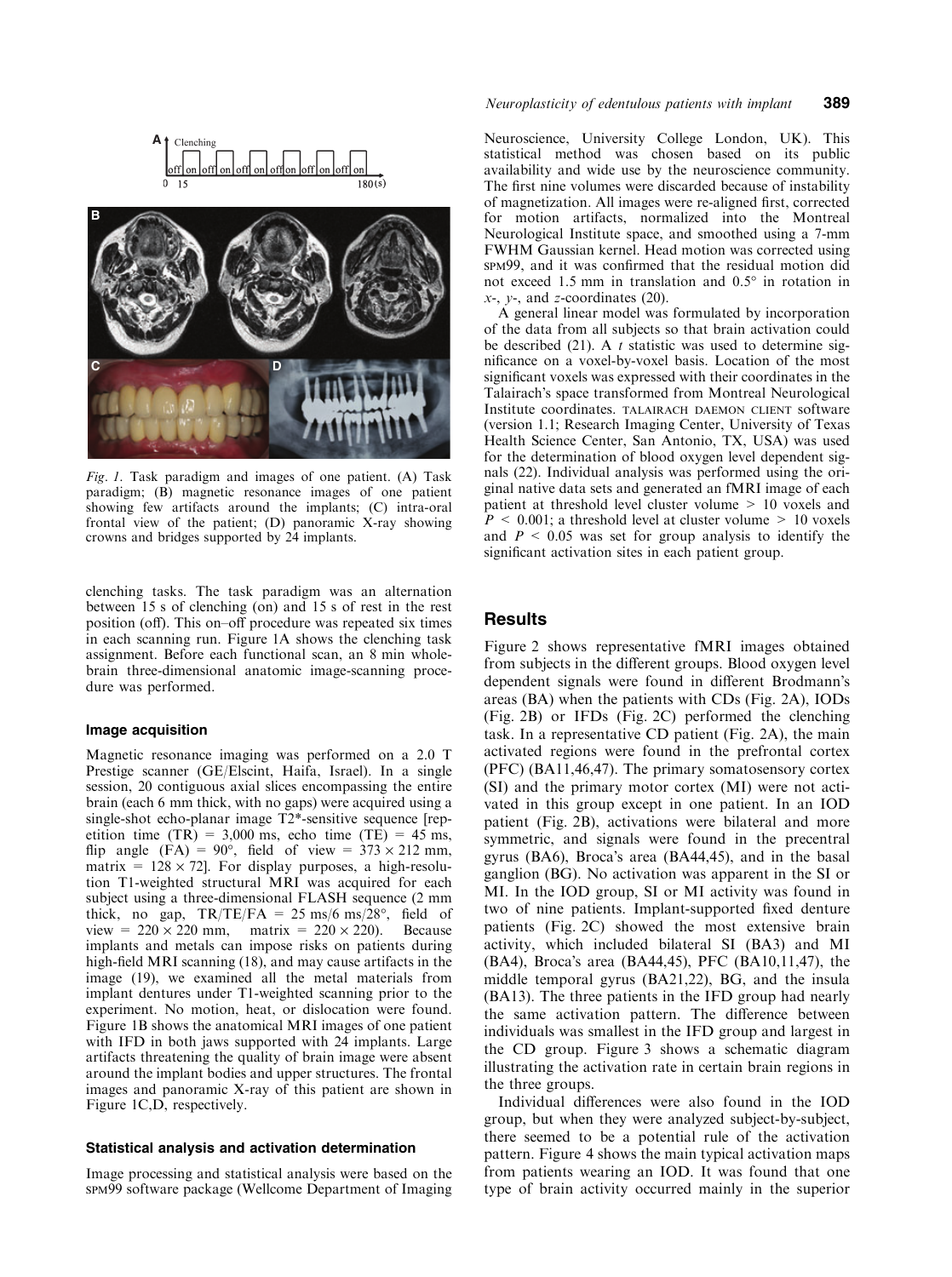

Fig. 2. Activation maps from patients in different groups. (A) Traditional complete denture (CD); (B) implant-supported over-denture (IOD); (C) implant-supported fixed denture (IFD). BA, Brodmann's areas; BG, basal ganglion; Ins, insula.



Fig. 3. Schematic diagram illustrating the activation rates in certain brain regions in the three groups. BG, basal ganglion; CD, traditional complete denture; CG, cingulate gyrus; Hip, hippocampus; IFD, implant-supported fixed denture; Ins, insula; IOD, implant-supported over-denture; MI, primary motor cortex; PFC, prefrontal cortex; PMC, premotor cortex; SI, primary somatosensory cortex; SMA, supplementary motor area; SPG, superior parietal gyrus; STG, superior temporal gyrus.

parietal gyrus (BA7,9) and in the dorsal–lateral prefrontal cortex (DLPFC) (BA9,10,46), whereas the other occurred mainly in Broca's area (BA44,45), the middle



Fig. 4. Two typical activation maps in patients with implantsupported over-dentures. DLPFC, dorsal–lateral prefrontal cortex; MTG, middle temporal gyrus; SPG, superior parietal gyrus; VLPFC, ventral–lateral prefrontal cortex.

temporal gyrus (BA21,22), and the ventral–lateral prefrontal cortex (VLPFC) (BA11,47). A patient's gender, age, retention types, and the time for loading were not correlated with these different activation maps. Whether they had IODs in both jaws or only in the mandible was not an influencing factor.

Group analyses with results from all the patients are listed in Table 2. The broadest and the most consistent brain activation sites were found in the IFD group,

Table 2 Summary of activated regions from group analysis

| Subjects               | Activated regions     | BA<br>10, 47 |  |
|------------------------|-----------------------|--------------|--|
| $CD (n = 8)$           | PFC                   |              |  |
|                        | PMC, precentral gyrus | 6            |  |
|                        | <b>STG</b>            | 22, 38       |  |
|                        | SPG, precuneus        | 7            |  |
| $\text{IOD}$ $(n = 9)$ | <b>DLPFC</b>          | 9, 10, 46    |  |
|                        | SPG, precuneus        | 7            |  |
|                        | PMC, SMA              | 6, 8         |  |
|                        | CG                    | 24           |  |
|                        | Hippocampus           |              |  |
|                        | Thalamus              |              |  |
|                        | BG                    |              |  |
| IFD $(n = 3)$          | SI                    | 3            |  |
|                        | МI                    | 4            |  |
|                        | Broca's area          | 44, 45       |  |
|                        | <b>VLPFC</b>          | 11, 47       |  |
|                        | PMC, SMA              | 6, 8         |  |
|                        | Insula                | 13           |  |
|                        | STG                   | 22, 38       |  |
|                        | CG                    | 31           |  |
|                        | BG                    |              |  |
|                        | Hippocampus           |              |  |
|                        | Thalamus              |              |  |

BA, Brodmann's areas; BG, basal ganglion; CD, traditional complete denture; CG, cingulate gyrus; DLPFC, dorsal–lateral prefrontal cortex; IFD, implant-supported fixed denture; MI, primary motor cortex; PFC, prefrontal cortex; PMC, premotor cortex; SI, primary somatosensory cortex; SMA, supplementary motor area; SPG, superior parietal gyrus; STG, superior temporal gyrus; VLPFC, ventral–lateral prefrontal cortex.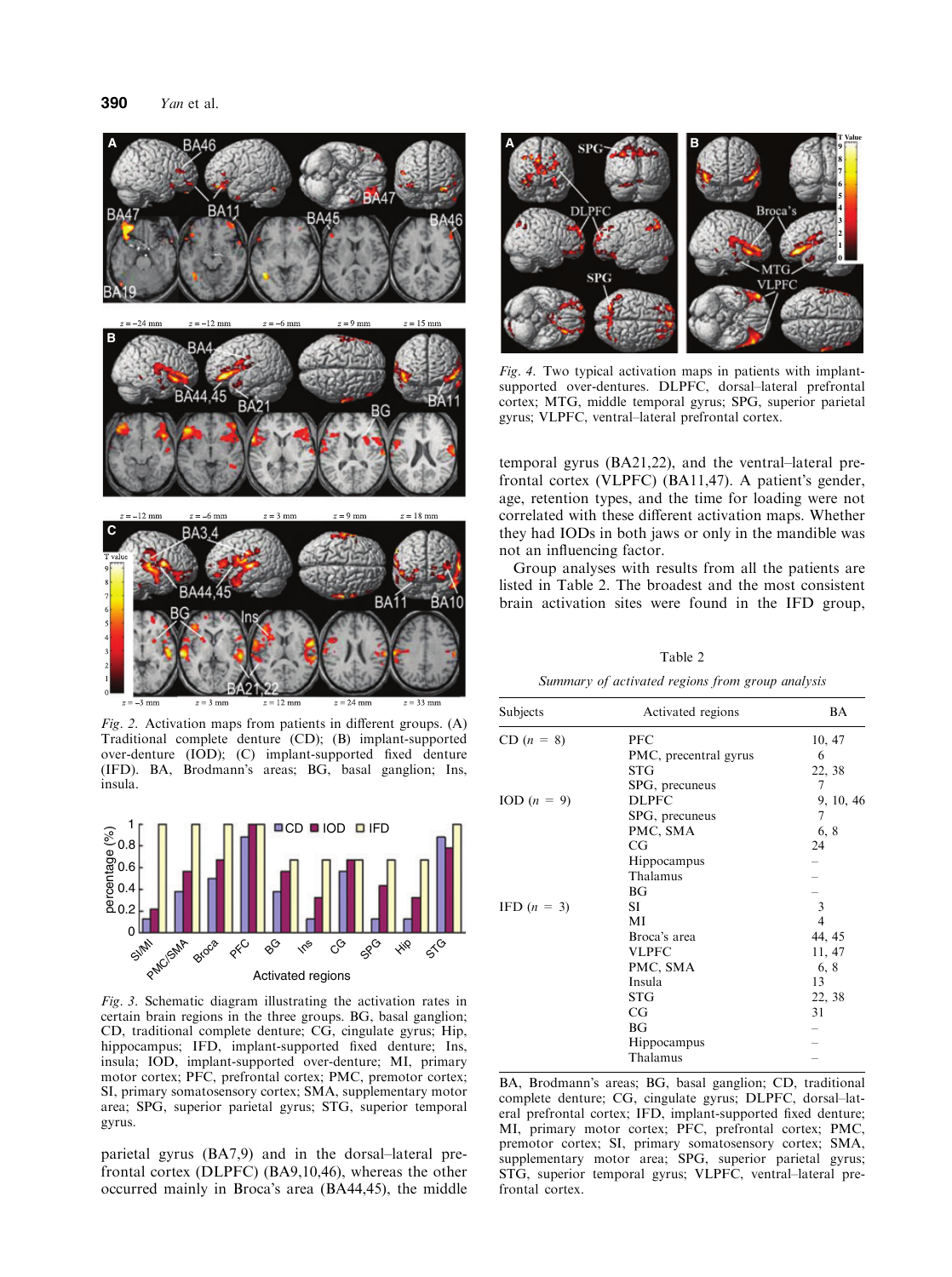including the SI, MI, Broca's area, PFC, the supplementary motor area (SMA), the insula, and the BG.

# **Discussion**

Many studies have reported plasticity of the sensorimotor cortex in task training, peripheral nerve damage, or after limb amputation. Representative SI areas of the dentition in mammals re-organize significantly after the loss of sensory inputs with tooth extraction in naked mole-rats (14). Functional magnetic resonance imaging techniques make it possible to explore, non-invasively, the neuroplasticity in humans. Svensson et al. (23) found that after 1 wk of daily training in a tongue protrusion task, human subjects showed a significant increase in the MI tongue representation, suggesting that face SI/MI is important in orofacial motor skill acquisition and adaptation to an altered occlusion caused by missing teeth (24). Björkman *et al.* (15) used fMRI to study a patient with immediate hand replantation and another with an osseointegrated thumb prosthesis. They found that the primary motor cortex rapidly returned to a normal activation pattern after replantation or implantation, while the SI changed from an initial ipsilateral to a bilateral activation pattern in both patients. This bilateral activation pattern might represent a compensatory mechanism for the inferior tactile function in the replanted hand and the osseointegrated prosthesis.

Edentulous patients with implant-supported prostheses are thought to be the most suitable models for the study of neuroplasticity related to dental implant restoration. It has been shown that the active absolute threshold level is increased in implant-supported dentures when compared with a natural dentition, but remains below the threshold noted in CD wearers (6). Power spectrum analysis revealed a downward shift of the mean power frequency during sustained clenching in patients with CDs and IODs, but not in patients with IFDs (25). Although there is evidence indicating that IODs appear to be no less efficient than IFDs during clenching and chewing performance (26), Geertman et al. (27) suggest that an improvement in masticatory performance does not imply the same improvement in chewing experience, and vice versa. It has also been proved that the combination of mandibular IOD and maxillary CD provides significant improvement in masticatory performance compared with CDs in both jaws (28).

Previous studies with fMRI demonstrated that chewing or mandibular movement significantly activated SI/ MI, SMA, Broca's area, the thalamus, and the cerebellum in healthy volunteers with natural dentition (29, 30). Studies have revealed that PMC and insular in some subjects were also active during clenching (31). The SI/ MI is considered to be responsible for jaw movement in natural dentition. In this study, in agreement with those previous findings, clenching activated the SI/MI, Broca's area, SMA, and the PMC in all the patients with IFDs, whereas SI/MI signals were found only in two of nine patients with IODs and in one of eight patients with CD.

We confer that SI/MI may not be essential or not as important as other cortical areas in clenching for those edentulous patients rehabilitated with CDs or IODs. Sensory and motor feedback of the central nervous system in patients with IFDs is closer to that of the natural dentition. Activation of oral facial representative areas in SI/MI may explain the improved tactile, stereognostic ability, and mastication function, which might be the underlying physiologic mechanism of osseoperception.

The fMRI activity of SI/MI was also observed in a hand-grafted patient with early clinical sensorimotor recovery (32). Whether SI/MI activity could be the indicator for regained sensory and motor function in mastication has not been reported. Onozuka et al. (33) studied the age-related brain activity during chewing using fMRI and found that blood oxygen level dependent (BOLD) signals in SI/MI were always present, but attenuated with aging. However, subjects in their study had a reduced number of remaining teeth from young adults to aged subjects. Is it possible that the decreased SI/MI activity in the aged group is actually related to missing teeth, which leads to reduced periodontal afferent input? Reduction of brain map size, receptive field of sensorimotor representation, and reduced response strength have been described in aged rats, which are best explained by plastic phenomena arising from reduced sensory inputs (34). Laboratory and clinical evidence suggests that bone in the peri-implant regions contain nerve fibers which may serve as a source of sensory feedback instead of the periodontal ligament (9, 10). It is speculated that an increase in the number of implants may improve the patient's sensory and motor functions because of more bone–implant contacts and more nerve endings. This speculation is consistent with our clinical findings concerning the sensorimotor function of the prosthesis. Implant-supported crowns and short bridges can help the patients restore more natural chewing experiences to the greatest extent. We believe that sensory and motor functions of the masticatory system impaired by missing teeth can be restored because of the re-acquired sensory inputs from dental implants as a result of regained SI/MI representations. Those findings suggest that osseoperception may be based on true activation of the primary sensorimotor cortex in the brain, illustrating the capacity of the brain for compensatory gaining mechanisms by recruiting cortical areas to the extent that may be required.

Group analysis in this study also found that bilateral PFC was active in almost all patients. Different BA areas of PFC were activated in different groups. The PFC, especially the DLPFC, is suggested to play a key role in learning and memory. It was proved that the DLPFC may contribute to long-term memory through its role in active processing of relationships during encoding, whereas the VLPFC may have a more general role in promoting successful long-term memory formation (35). The motor circuit (involving the putamen) is associated with motor-skill learning, and the DLPFC circuit (involving the caudate) is associated with cognitive-habit learning (36). Thus, we are under the impression that bilateral PFC might take part in the adaptive changes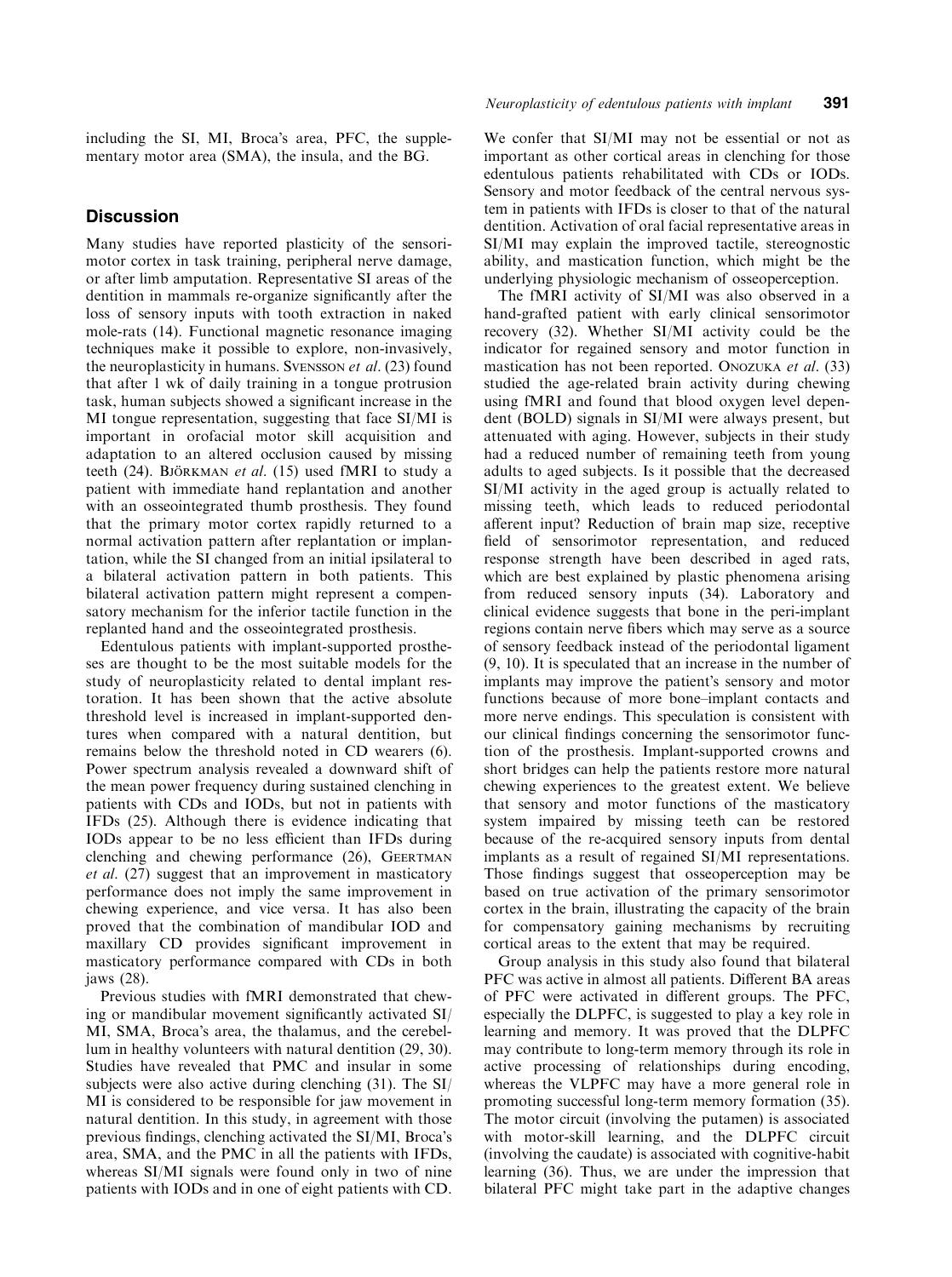occurring as a result of teeth restoration that is related to long-term memory and skill learning.

In this study, we found two typical activation maps from the patients wearing IODs. No correlation was found between these different signals and patients' characteristics, such as gender, age, retention types, and time for loading. Although direct mucosal loading by CDs is different from that of IODs, the activation patterns were not correlated with CDs or IODs on the maxilla. Whether those different activation maps are related to different adaptive ability or chewing experience of the patients was not explored in this study, but it seems that they showed some features in brain mapping that were different from those of the other two groups. The fact that activation maps had the greatest individually dependent diversity in the CD group might indicate that this type of restoration depends more on denture quality, denture mobility, oral condition, and patient's adaptive ability.

Basal ganglion was one of the main activation sites in patients with implant-supported dentures, especially in IFD wearers. SEIDLER et al. (37) observed that activation of basal ganglion, along with PFC, SMA, and parietal regions, might support the sensorimotor processes of early phases of sensorimotor adaptation. The hippocampus gyrus was activated in five of 12 patients with implant-supported dentures but in only one of eight patients with CDs. There are reports on the relationship between hippocampus and memory. Reduced mastication leads to impairment of spatial memory and degeneration of hippocampal neurons in aged mice (38). An fMRI study indicated that involvement of chewing in the neuronal circuit to the hippocampus in the elderly plays an important role in preventing age-related deterioration in the hippocampus (39).

This study had a limited number of patients because of variance reasons, a control group of old dentate volunteers should have been added for more convincing results. If possible, a more suitable sensory stimulation of dental implants instead of clenching should be designed in the future, which may simplify the neural transmission without motion output. The combination of fMRI with microstimulation will enable more detailed studies of the representation of the body surface in human somatosensory cortex and further studies of the relationship of that organization to shortterm plasticity in the human SI cortical response to natural tactile stimuli (40).

In conclusion, this pilot study suggests that fitting of implant-supported dentures evoked a change in somatosensory and motor inputs to the brain that was markedly different from what occurred with CDs. Sensory and motor feedback to the central nervous system in patients with IFDs was closer to that of the natural dentition. Activation of an oro-facial representative area in the SI/MI in patients with IFDs may explain the improved tactile, stereognostic ability, and mastication functions, which might be the underlying mechanism of osseoperception. Activation maps had the greatest individually dependent diversity in patients with CDs and the lowest individually dependent diversity in IFD

wearers. It follows that the closer the final prostheses come to restoring original function, the closer the sensory motor system will come to re-establishing its original characteristics (11).

Further studies are crucial to clarify the cortical neuroplasticity associated with oral environment changes and the adaptive mechanisms associated with these changes. It may be directly related to the individuals ability to accommodate their new prosthesis and their subjective mastication experience. In the future, the extent of these changes, together with specific outcome differences and individual oral dental characteristics, may explain why some patients experience more difficulty than others in the process of adapting to their prostheses. In this regard, the recent fMRI studies of cochlear implants have presented us with a promising possibility that brain organization assessed immediately before cochlear implantation can efficiently predict subsequent speech outcome (41).

Acknowledgements – This work was supported by The National Natural Science Foundation of China (30672336) with permission from the Ethical Committee of Peking University. We would like to extend our sincere thanks to Dr Li Jianhui, Dr Di Ping and Dr Chen Bo from the Department of Implant Dentistry, Peking University School of Stomatology for their kind help, and to the patients who participated in this study.

## References

- 1. Sessle BJ, Yao D, Nishiura H, Yoshiino K, Lee JC, Martin RE, MURRY GM. Properties and plasticity of the primate somatosensory and motor cortex related to orofacial sensorimotor function. Clin Exp Pharmacol Physiol 2005; 32: 109–114.
- 2. BRÅNEMARK P-I. How the concept of osseoperception evolved. In: Jacobs R, ed. Osseoperception. Leuven: Catholic University, 1998; 43–46.
- 3. Jacobs R, Van Steenberghe D. From osseoperception to implant-mediated sensory-motor interactions and related clinical implications. J Oral Rehabil 2006; 33: 282–292.
- 4. Klineberg I, Murray G. Osseoperception: sensory function and proprioception. Adv Dent Res 1999; 13: 120–129.
- 5. Klineberg I, Calford MB, Dreher B, Henry P, Macefield V, Miles T, Rowe M, Sessle B, Trulsson M. A consensus statement on osseoperception. Clin Exp Pharmacol Physiol 2005; 32: 145–146.
- 6. Jacobs R, Van Steenberghe D. Role of periodontal ligament receptors in the tactile function of teeth: a review. J Periodontal  $R_{\text{ex}}$  1994; 29: 153–167.
- 7. Trulsson M. Force encoding by human periodontal mechanoreceptors during mastication. *Arch Oral Biol* 2007: **52**: 357–360.
- 8. Trulsson M. Sensory and motor function of teeth and dental implants: a basis for osseoperception. Clin Exp Pharmacol Physiol 2005; 2: 119–122.
- 9. Weiner S, Sirois D, Ehrenberg D, Lehrmann N, Simon B, Zohn H. Sensory responses from loading of implants: a pilot study. Int J Oral Maxillofac Implants 2004; 19: 44–51.
- 10. Wada S, Koio T, Wang YH, Ando H, Makanishi E, Zhang M, FUKUYAMA H, UCHIDA Y. Effect of loading on the development of nerve fibers around oral implants in the dog mandible. Clin Oral Implants Res 2001; 12: 219–224.
- 11. Abarca M, Van Steenberghe D, Malevez C, Jacobs R. The neurophysiology of osseointegrated oral implants. A clinically underestimated aspect. J Oral Rehabil 2006; 33: 161–169.
- 12. Knecht S, Ringelstein EB. Neuronal plasticity exemplified by the somatosensory system. Nervenarzt 1999; 70: 889–898.